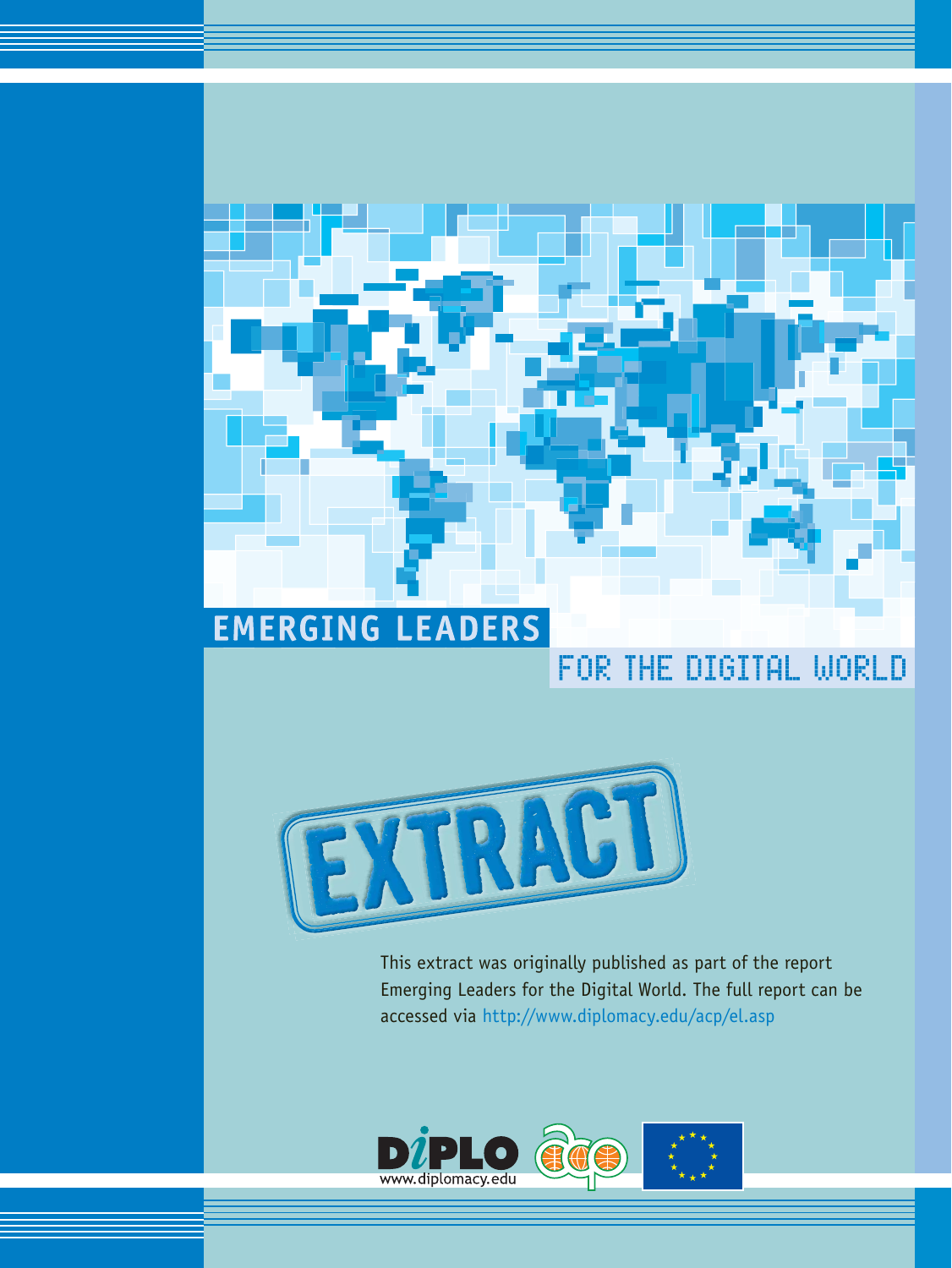### **Maduka Attamah from Nigeria is working to strengthen the region's participation in the continued evolution of the Internet and its applications**



**I was born** in Enugu in South-East Nigeria. Enugu is famous for the large deposits of coal that lay encrusted deep within her belly. In post-independence days, Enugu was the hotspot for coal mining. Little wonder Enugu still carries the label of the Coal City State. Enugu is also fondly referred to by its analog telephone code: 042. Although long overtaken by the GSM era, the name still sticks.

Nigeria is endowed with natural resources and fertile soil. Coal used to be one of the mainstays of the nation's economy. However, since the oil boom of the 1970s, much of Nigeria's other mineral reserves have remained largely unharnessed. Nigeria's huge petroleum reserve is a key factor in the country's economic strategies and politics.

I come from a large family with seven siblings. Lots of relatives and friends come in for vacation or longer periods of study or work. Life was fun growing up, the endless chatter, the pranks, and I was always surrounded by laughter. Loneliness was a concept I only read about in books. My father worked as an accountant on the State Board of Internal Revenue. He subsequently worked as a legal practitioner before he retired. My mother worked as a teacher in the same primary school that my siblings and I

attended. Later on, she became an educational administrator on the State Education Commission. As children, our parents did not buy many toys for us, but we had a large playground with lots of trees, and we played in large groups and told folk tales in the moonlight. We often improvised our own play objects from wood and other household materials. We had a very large farm too. such that farm work and home chores were never lacking after school.

### **A young, tech enthusiast**

In our family, we all studied different courses at the university. However, wanting to be different was not the motivation for my choice of Electronic Engineering as an undergraduate. As a boy, I had always been thrilled by electronics. I would often work with friends to construct TV 'antennas' from household scraps to improve signal reception in our home. At the University of Nigeria, I joined a group of young tech enthusiasts in what was then called the Information Technology Academy (ITA). Not only did ITA, with demanding software programming projects, run in tandem with the school's academic sessions, the fees were much higher than my fees at the university. This was tough to support financially. However, the following year,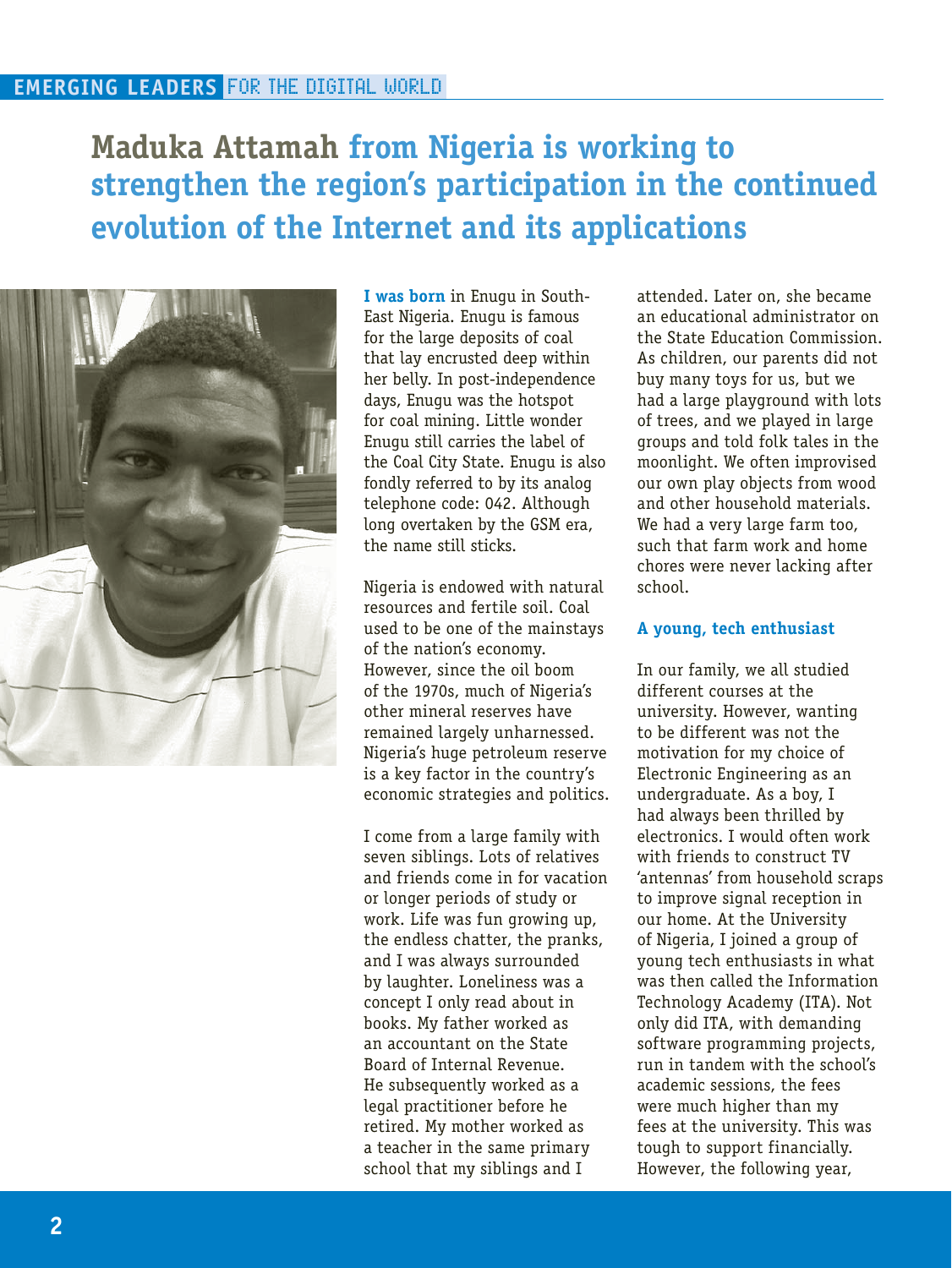I got a full scholarship from Chevron-Texaco, which took me through graduation. I also started working as a part-time instructor at the academy, which earned me enough to pay for subsequent ITA sessions. I also got involved in a couple of other electronic design clubs. As such, my undergraduate years were quite intense, passionate, and full of exciting adventures.

After graduation, I was posted to a rural area in South-West Nigeria for a one-year compulsory national service under the National Youth Service Corps. During that year, which ended in early 2008, I worked as a secondary school teacher, teaching physics and mathematics. We also embarked on other community development programmes, which included rural outreach initiatives, such as refurbishing village squares, charity farming, and educating the community on topics, such as HIV/AIDS.

At the end of my service year, I enrolled in an MSc programme at the Department of Computer Science at the University of Ibadan. Towards the end of the programme, I joined the Information and Communication Technology (ICT) Unit of the university as a systems analyst. At the ICT Unit, we design, build, and maintain networks in the university, as well as develop and maintain networkbased services and applications on the campus network.

### **Embracing Internet governance**

My first substantial experience in the field of Internet governance was through the Internet Society's Next

Generation Leaders (ISOC NGL) e-learning programme, which Diplo anchored. It was a novel e-learning experience for me. Diplo's online classroom facilities and modes of interaction provided a compelling atmosphere that accelerated my learning and involvement in Internet governance issues. What happened in the following 24 weeks was a rapid and exciting exposure to new horizons and perspectives from around the world. The course involved 23 participants from the most varied backgrounds, three experienced and omnipresent tutors, and lots of interactive study, research, and debates.

ISOC NGL participants were invited to join the policy research and implementation phases of the Internet Governance Capacity Building

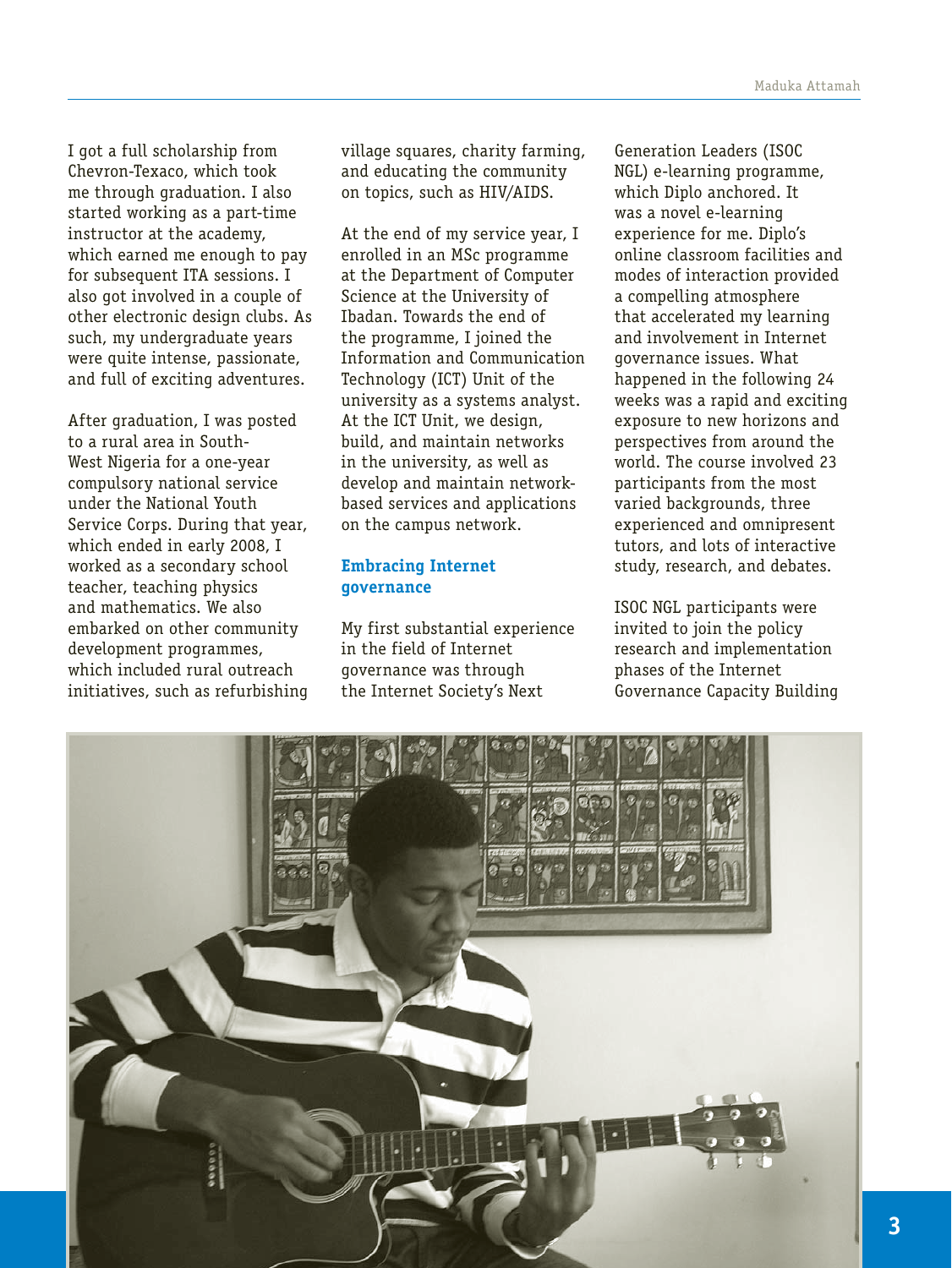Programme (IGCBP) after completing the NGL e-learning programme. Since I did not know exactly what policy research was, I decided to find out. This meant committing to a further 16 weeks of study and research in a new field. The course focused on evidencebased policy research and policy implementation. At the time, this whole exercise seemed somewhat irrelevant, since my major passion was not policymaking. However, towards the end of this course, I received a fellowship from AfriNIC, the Regional Internet Registry for Africa, to participate in its 13th meeting in Johannesburg (AfriNIC meetings discuss policy proposals relating to the allocation and management of Internet number resources in the AfriNIC service region). Witnessing the open community policy development process at the AfriNIC community

led me to further appreciate the importance of the Policy Research Phase of the Diplo IGCBP. AfriNIC-13 was an eye opener on the application of public policy research and implementation by core technical people.

#### **The seeds of IGCBP bear fruit**

By enabling greater and more intense community involvement, the seeds of Diplo's IGCBP are yielding rich fruit at grassroots and local community level. I became more aware of and able to talk about a wide range of Internet governance issues. At the end of the research implementation phase, I had the privilege of being called to be part of the Information Technology Committee of the University of Ibadan, where I was charged with developing ICT strategies and policies and overseeing

their implementation. My experience with the capacity building programmes was good preparation for this.

The Diplo/ISOC capacity building programme strongly motivated me to develop an outlook in which a deep understanding of Internet technologies and the consequent societal issues are employed towards effective public policies. I am particularly passionate about furthering relevant scientific knowledge and about the acquisition of strong technical skills in the African region in order to strengthen the participation of the region in the continued evolution of the Internet and its applications.

Maduka Attamah is a Software Engineer and Systems Analyst at the University of Ibadan, Nigeria.